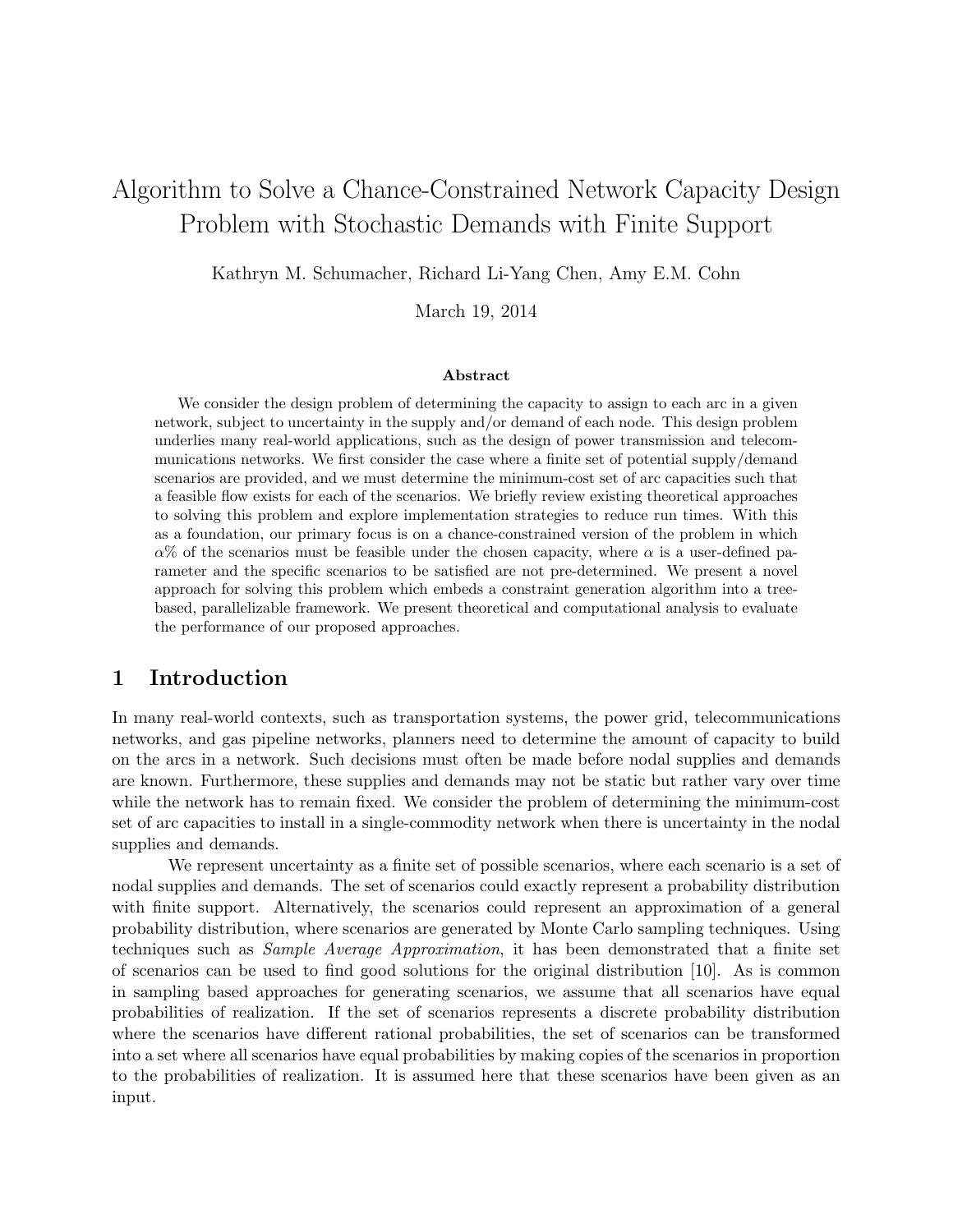In long term planning, it is common to require feasible operating conditions *almost* all the time, because requiring feasible conditions under absolutely all future scenarios is typically prohibitively expensive. Our goal is to find a minimum-cost set of arc capacities such that there exists a feasible set of flows for  $\alpha\%$  of all scenarios. In practice  $\alpha$  might be chosen to be a value like 99.5%.

We consider only the costs of installing capacity on arcs, as investment costs tend to be the dominant costs. Additionally, we assume the total cost is a linear function of the capacity installed. This cost structure might arise if the network user must lease arc capacities from the owner of a pre-existing network. Alternatively, this problem might arise when determining how to upgrade the arc capacities in an existing network. For the sake of exposition, we assume that there is no existing capacity on any arc, but the approach presented here can easily be modified to incorporate existing arc capacities.

The rest of this paper is structured as follows. In Section 2, we review the relevant literature on network design problems and approaches for dealing with parameter uncertainty. In Section 3, we describe the Robust Capacity Design problem (RCD), in which a set of feasible flows is required to exist for every scenario in the known set. We review the solution approach for solving RCD first presented in [8], and empirically demonstrate that a decomposition procedure can be used to solve this problem quickly, even when the number of scenarios is large. In Section 4, we build on this work and present a novel algorithm to solve the chance-constrained problem variant in which only some fraction,  $\alpha$ % (typically close to but less than 100%), of the scenarios are required to have a set of feasible flows; this is called the  $\alpha$ -Satisfied Capacity Design problem ( $\alpha SCD$ ). Our proposed algorithm for solving this problem embeds the constraint generation algorithm presented for RCD into a tree-based framework, and we argue that a parallelized implementation can provide significant benefit. Furthermore, we present a greedy algorithm that can quickly solve for a good heuristic solution under certain conditions. Finally, in Section 5 we conclude with a summary and suggestions for future research.

# 2 Literature Review and Contributions

[8] consider the problem of identifying the minimum cost set of arc capacities such that feasible flows are ensured for a set of different single-commodity demand requirements, each defined by a pair of origin-destination nodes and a demand amount. The authors present a constraint generation algorithm to solve this problem based on network cut-sets. An algorithm for solving the variant of this problem in which capacities are integer-valued is provided in [26].

While the network design formulations presented in [8] and [26] were originally formulated to represent deterministic demand requirements in different time periods, the formulations are nearly identical to the RCD problem defined in Section 3, where the set of scenarios represent uncertainty in the future supplies and demands. The only difference is that we allow any number of nodes to act as sources or sinks in each scenario, as opposed to a single origin-destination pair for each scenario. The constraint generation algorithm presented in [8] is reviewed in Section 3.3.

Many authors have considered variants of this RCD problem. [13] extend the algorithm presented in [8] to solve a multi-commodity variant of the same problem, called a non-simultanous flows multi-commodity network design problem. A review of other related work is provided in [14]. More recently, [18] have addressed the same muli-commodity design problem as [13], and empirically compared the performance of two different types of cutting planes within a constraint generation algorithm.

A variety of other robust network design problems have been addressed in the literature.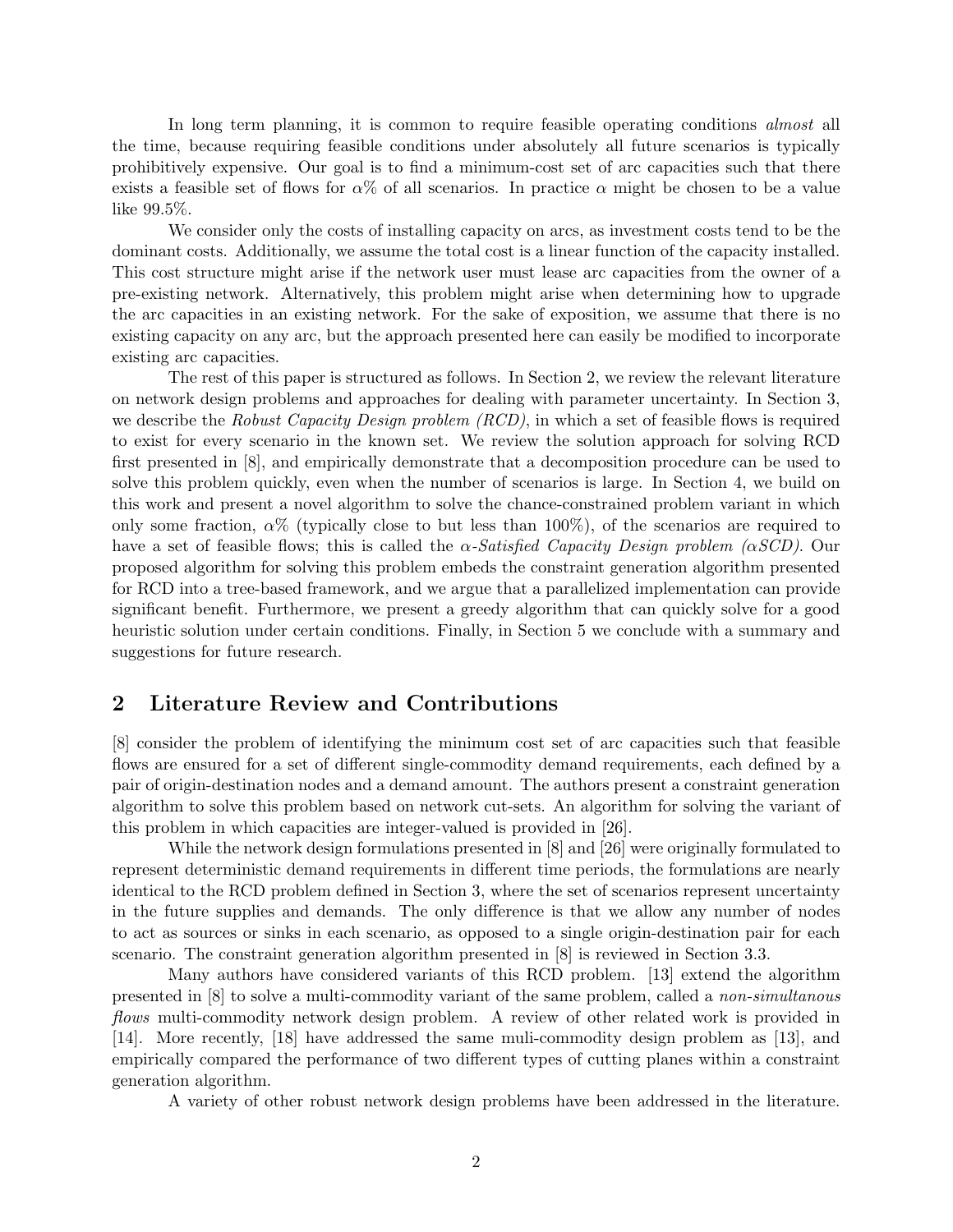[6] present a cutting plane algorithm to solve a capacity design problem for a multicommodity network where demands are deterministic, investment costs are minimized, and feasibility is required in the event of any single arc or node failure. [22] consider a robust multi-commodity capacity design problem where the worst case value of a function which penalizes unsatisfied demand is minimized over the set of demand scenarios. A cutting plane solution approach is proposed. [19] consider a similar problem as [22] but instead use an Affinely Adjustable Robust Counterpart to compute tighter bounds. [15] prove that the robust multi-commodity capacity design problem with a polyhedral uncertainty set for the demand is NP-hard.

[21] consider the capacity design problem in which demands are expressed in terms of bilateral contracts, i.e., agreements between node pairs in which a supplier agrees to meet a customer's demand for any amount within a fixed range; to solve this problem the authors use a cutting plane algorithm. [3] consider the robust capacity design problem where demand is assumed to belong to a budget uncertainty set, and the goal is to minimize the worst case total of investment and routing costs. The authors present a procedure for obtaining bounds, and computational results for several special problem instances. [16] address a similar problem where routing costs are additionally assumed to be uncertain. The authors explore polyhedral and ellipsoidal uncertainty sets, and present a column generation procedure to solve a path constrained problem variant. [17] present a tractable conic LP formulation of a robust capacity design problem in which demands and travel times belong to polyhedral uncertainty sets, worst case travel time is minimized, and investment costs are constrained to be less than a specified budget.

A challenge with robust network design problems in general is that it is difficult to define an uncertainty set that appropriately controls the conservatism of the optimal solution. The focus of this paper is the chance-constrained  $\alpha$ SCD problem, where a fraction of the scenarios are allowed to be infeasible. An advantage of this formulation is that it allows the conservatism of the optimal solution to be controlled with a single parameter  $\alpha$ .

There are many different approaches in the literature for solving chance-constrained problems. Several authors including [1], [9] and [11] present mixed-integer formulations of chanceconstrained problems and describe several types of valid inequalities that can be added to strengthen these formulations. [12] present a branch-and-cut decomposition algorithm for solving the mixedinteger formulation of the chance-constrained problem.

Other authors such as [4], [7], [23] and [24] suggest methods that utilize *p-level efficient* points of discrete distributions to develop equivalent formulations of probabilistic constraints. Alternatively, [27] propose an algorithm based on progressive hedging which can solve for a heuristic solution quickly, relative to other methods, even for large problems. These published methods have each been developed to solve a fairly general class of chance-constrained problems. We propose a method for solving a very particular chance-constrained problem and we are able to exploit the problem structure to our advantage.

# 3 Robust Capacity Design Problem

In this section we review the problem of determining the minimum cost set of arc capacities to install in a given network such that there exists feasible flows for all scenarios in the given set. We first present a traditional network-flow based formulation, and then we review the constraint generation approach proposed by [8]. We discuss implementation details to augment the theoretical discussions in [8] and other works.

We assume that in each scenario the total supply equals the total demand. Flows are defined to be feasible for a particular network if they satisfy flow balance constraints and arc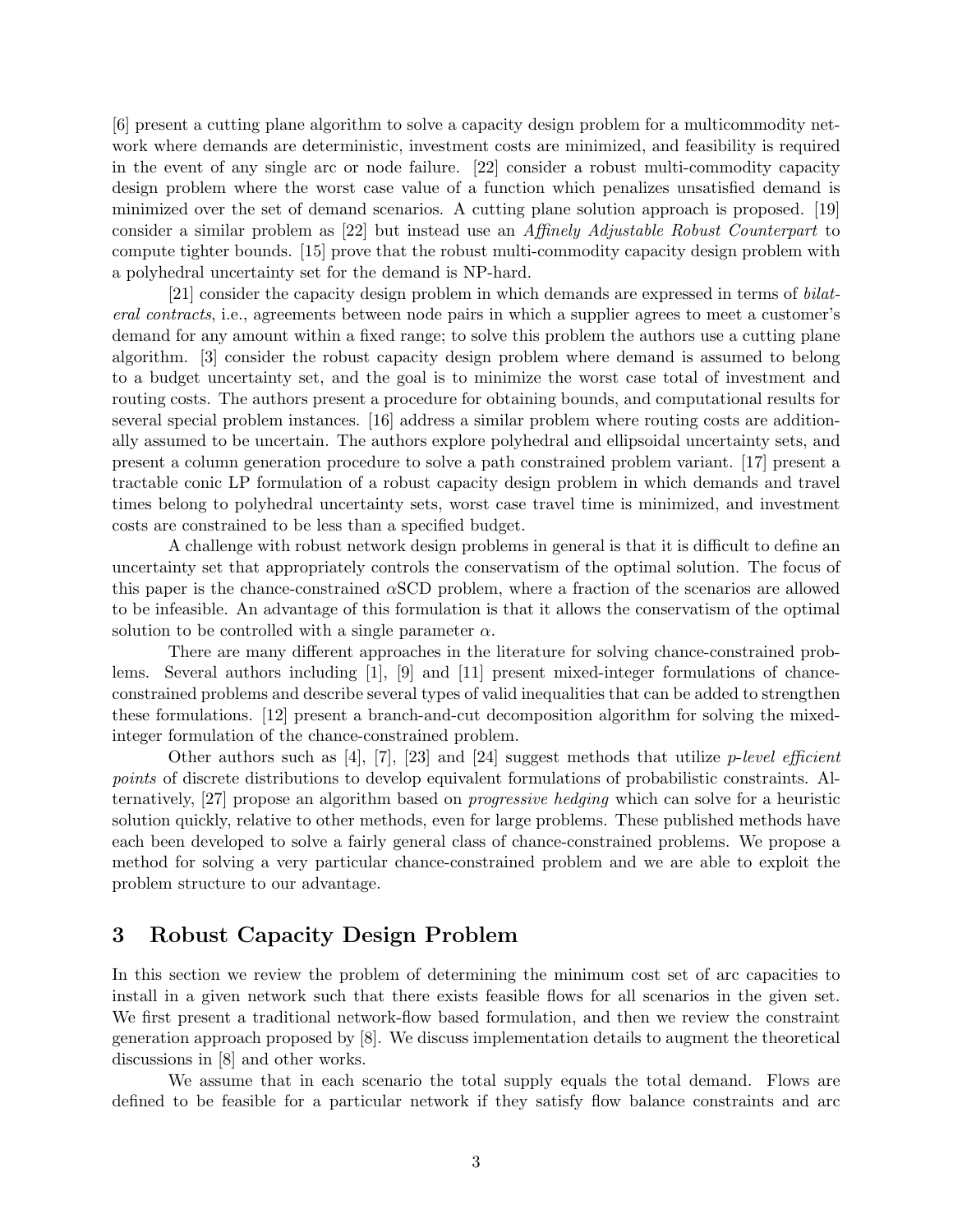capacity constraints.

## 3.1 Notation

# $\frac{\operatorname{Sets}}{N}$

- set of all nodes in the network.
- A set of all arcs in the network. For each element  $(i, j) \in A$ ,  $i, j \in N$ ,  $i \neq j$ .
- $\Omega$  set of all scenarios, where each scenario is a set of supplies/demands for all nodes.

#### Parameters

- $c_{ij}$  cost of installing a unit of capacity on arc  $(i, j)$ , for all  $(i, j) \in A$ .
- $b_i^{\omega}$ supply at node i in scenario  $\omega$ , for all  $i \in N$ ,  $\omega \in \Omega$ . Demand is represented as negative supply.

### Variables

- $f_{ii}^{\omega}$ flow on arc  $(i, j)$  in scenario  $\omega$ , for all  $(i, j) \in A$ ,  $\omega \in \Omega$ .
- $u_{ij}$  capacity to be installed on arc  $(i, j)$ , for all  $(i, j) \in A$ .

## 3.2 Network Flow Formulation

We present here formulations for a directed network, but these formulations could easily be modified to model an undirected network. RCD can be modeled with a traditional network-flow formulation as follows:

$$
\min \sum_{(i,j)\in A} c_{ij} u_{ij} \tag{1a}
$$

s.t. 
$$
\sum_{j:(i,j)\in A} f_{ij}^{\omega} - \sum_{j:(j,i)\in A} f_{ji}^{\omega} = b_i^{\omega} \quad \forall i \in N, \ \omega \in \Omega
$$
 (1b)

$$
f_{ij}^{\omega} - u_{ij} \le 0 \quad \forall (i, j) \in A, \ \omega \in \Omega \tag{1c}
$$

$$
f_{ij}^{\omega} \ge 0 \quad \forall (i,j) \in A, \ \omega \in \Omega \tag{1d}
$$

$$
u_{ij} \ge 0 \quad \forall (i,j) \in A \tag{1e}
$$

Objective (1a) states that the total cost of installing capacity is to be minimized. For each scenario  $\omega \in \Omega$ , constraint (1b) enforces that flow is conserved at each node and constraint (1c) enforces that arc flow cannot exceed capacity. Because the number of flow variables  $f$  and the number of constraints depend on the number of scenarios, this LP may be intractable if the number of scenarios  $|\Omega|$  is large.

## 3.3 Cut-set Solution Approach

In the network design problem addressed here, we only consider the cost of investing in new capacity. This suggests the potential value of a formulation that depends only on the arc capacity variables u, as these variables do not depend on the number of scenarios and are the only variables in the objective function.

Let  $\Theta$  be the set of all nonempty proper subsets of nodes in N, i.e.,  $\Theta = \{ \theta \subset N : \theta \neq \emptyset \}.$  $|\Theta| = 2^{|N|} - 2$ . The following LP can also be used to solve for the minimum-cost arc capacity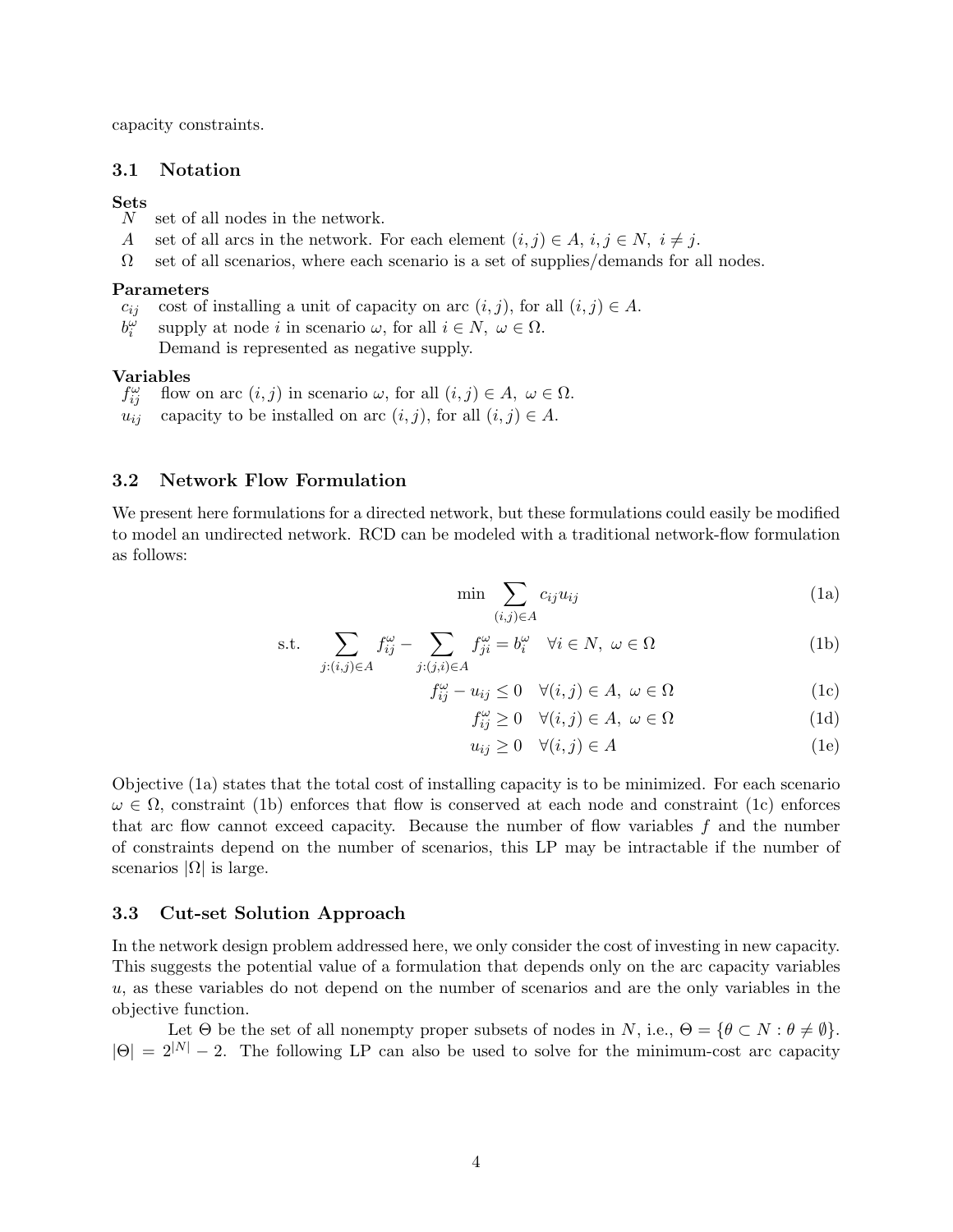assignment such that a set of feasible flows exists for all scenarios.

$$
\min \sum_{(i,j)\in A} c_{ij} u_{ij} \tag{2a}
$$

s.t. 
$$
\sum_{i \in \theta, j \notin \theta} u_{ij} \ge \sum_{i \in \theta} b_i^{\omega} \quad \forall \theta \in \Theta, \omega \in \Omega
$$
 (2b)

$$
u_{ij} \ge 0 \quad \forall (i,j) \in A \tag{2c}
$$

Constraint set (2b) states that for any network cut-set defined by the partition of nodes  $\theta$  and  $N\backslash\theta$ , the total capacity of the arcs contained in the cut-set is at least equal to the total net supply for the nodes in  $\theta$ , for each scenario. These cut-set constraints (2b) are both a necessary and a sufficient condition for the existence of a feasible flow for every scenario (Theorem 6.12, pp. 196, [2]).

The number of constraints in (2b) can be reduced to exactly one constraint per node subset by recognizing that for all  $|\Omega|$  cut-set constraints for a given  $\theta$ , one constraint dominates all other constraints. For a given  $\theta$ , if the constraint with the greatest right hand side is satisfied, all other constraints will immediately be satisfied. Let  $M(\theta) \equiv \max_{\omega \in \Omega} \{ \sum_{i \in \theta} b_i^{\omega} \}$ . Constraint set (2b) can be replaced by the following constraint set:

$$
\sum_{i \in \theta, j \notin \theta} u_{ij} \ge M(\theta) \quad \forall \theta \in \Theta.
$$
 (3)

The number of constraints in (3) is determined entirely by the number of node subsets  $|\Theta|$ , which is a function only of the number of nodes  $|N|$ . Thus, the size of this linear program is completely independent of the number of scenarios  $|\Omega|$ . However, there are an exponential number of constraints in the set (3).

As proposed in  $[8]$ , we suggest that the cut-set LP  $(2)$  with constraint set  $(3)$  be solved via a constraint generation procedure which will here be referred to as the Cut-set Constraint Generation (CSCG) algorithm.

Let the *Master Problem (MP)* be a relaxation of the cut-set LP. In each iteration, MP is solved, and for each scenario in the set  $\Omega$ , a subproblem is solved to identify constraints from the set (3) that are violated for the current MP solution. The subproblem identifies a minimum cut-set for the current capacity assignment and the given scenario. There exist several methods for formulating and solving the min cut-max flow problem, and any one of these methods may be used to identify the minimum cut-set. The node subset  $\theta$  corresponding to this minimum cut-set is used to identify a constraint from the set (3) that is not satisfied, and this constraint is then added to the MP. Note that while a particular scenario  $\omega$  is used to identify the minimum cut-set, the corresponding constraint added to the MP is valid for all scenarios. The right hand side of the cut-set constraint is  $M(\theta)$ , which ensures that sufficient capacity is installed on this cut-set for all scenarios.

The procedure of iteratively solving the MP and adding violated constraints is repeated until, for all scenarios, the subproblem identifies that all constraints in the set (3) are satisfied. When this occurs, the algorithm exits with the optimal capacity assignment that is feasible for all scenarios.

## 3.4 Implementation Details

To provide a practical assessment of the theoretical concepts provided by earlier authors, we present here an analysis of the algorithm's performance in implementation. In this section we discuss the implementation details which have a significant impact on the algorithm's rate of convergence. We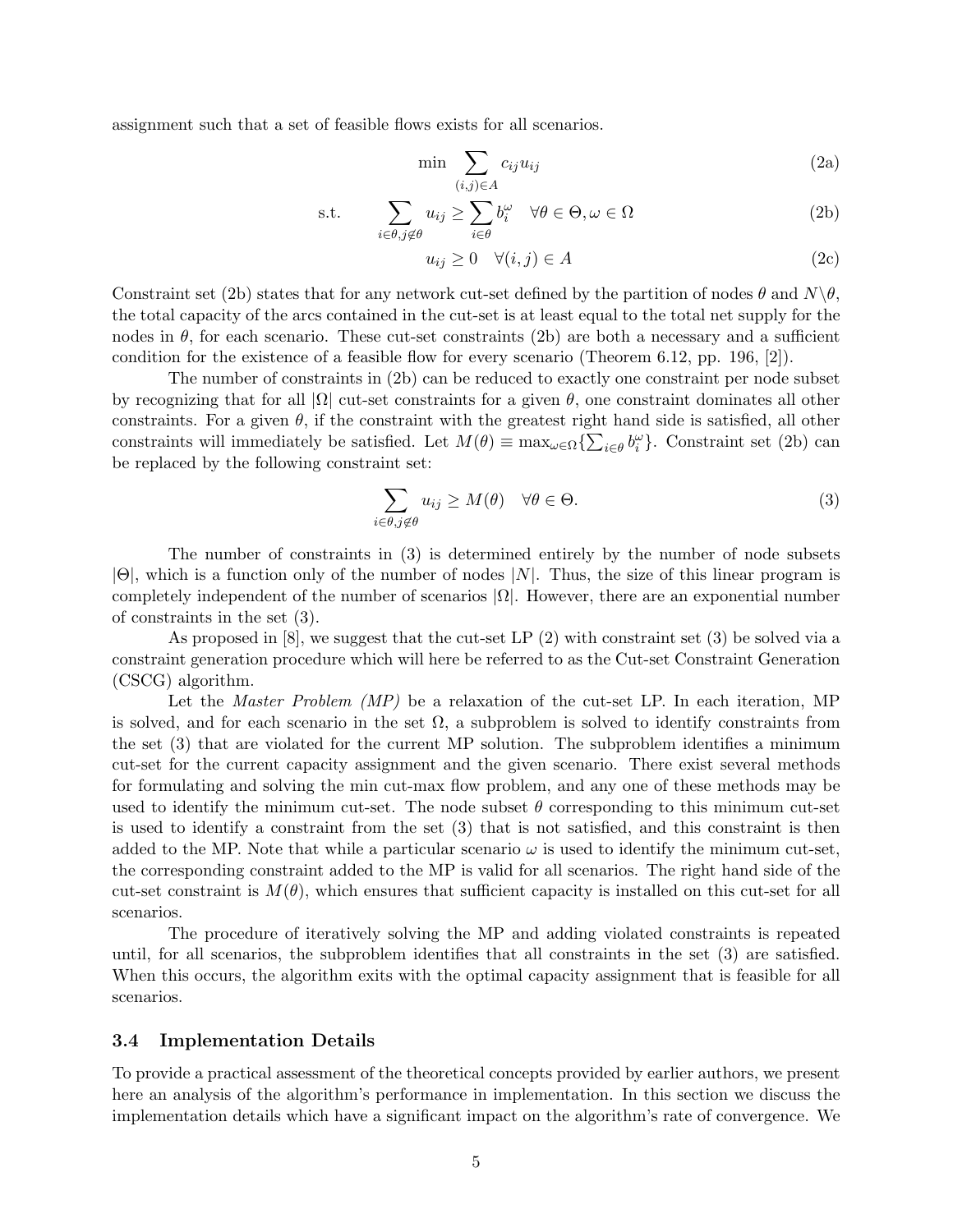found that the three most important issues are (i) the choice of initial MP constraints, (ii) the rules for selecting a scenario from the list  $\Omega$  to define the subproblem, and (iii) how many identified violated constraints are added to the MP per iteration.

On the first issue, we experienced our best run times when we initialized the MP with one constraint per node requiring that the total capacity on the arcs directed out of a node be at least the maximum supply at the node across all scenarios (if a supply node) or that the total capacity on the arcs directed into a node must be at least the maximum demand at the node (if a demand node). We assume that each node acts only as a supply node or as a demand node in all scenarios, but these initializing constraints could also be used if a single node acts both as a demand node and as a supply node in different scenarios.

On the second issue, we found that the best policy was to maintain two mutually exclusive and collectively exhaustive lists of scenarios: the current list and the set-aside list. The current list is a list of scenarios that is currently being screened. When a scenario is identified to be feasible for the current set of arc capacities, it is moved from the current list to the set-aside list. The current list is then shorter the next time it is looped through, and generally contains the more "difficult" scenarios, while "easy" scenarios get moved to the set-aside list. In order to guarantee that the algorithm exits with an optimal solution, when the current list becomes empty it is necessary to loop through the entire list of set-aside scenarios to confirm that all scenarios are feasible. If all scenarios are not feasible, the process is repeated. The idea is that this policy avoids needlessly and repeatedly checking "easy" scenarios that have been found to be feasible in an early iteration and are likely to remain feasible in later iterations. Instead, the algorithm can focus on the "difficult" scenarios. Our computational results indicate that this policy results in the fewest total subproblems solved on average, which results in the fastest run time.

Finally, on the third issue, we recommend that scenario subproblems from the current list are solved only until a cut-set with insufficient capacity is identified. At this time one violated constraint is added to the MP and the MP is solved again. We have found that this approach of adding one constraint to the MP per iteration causes the algorithm to solve faster than when multiple constraints are added to the MP during each iteration.

## 3.5 Run Time Results

Using the implementation options described in Section 3.4, we present computational experiments that indicate how the performance of the CSCG algorithm scales with the number of scenarios.

Our first test network is an IEEE 118 node test system ([5]), which is representative of a portion of the U.S. power grid. Supply/demand scenarios were generated by perturbing and scaling the nominal power generation and consumption levels provided for each of these nodes in the IEEE test system. The perturbation was done by adding a normally distributed random variable to the nominal supply/demand at each node, where the normal distribution has mean of 0 and standard deviation set so as to make the coefficient of variation (COV) equal to 0.25, if the nominal supply is positive, or equal to 0.75 if the nominal supply is negative. These COV values were chosen because, in a conventional power grid, the demand for power is typically more variable than the generation of power. Scaling was done by multiplying the perturbed supplies/demands by a random value, which is drawn from uniform distribution with minimum 0.1 and maximum 2.0. An additional dummy node was added to make the total supply equal the total demand in each scenario by supplying or demanding whatever is excess (i.e.,  $b_{119}^{\omega} = -\sum_{i=1}^{118} b_i^{\omega} \ \forall \omega \in \Omega$ ). An arc was added to and from each of the 118 nodes to this dummy node to ensure feasibility, changing the number of arcs from 358 to 594.

While the IEEE118 test network is a useful example of a real world network, it is a fairly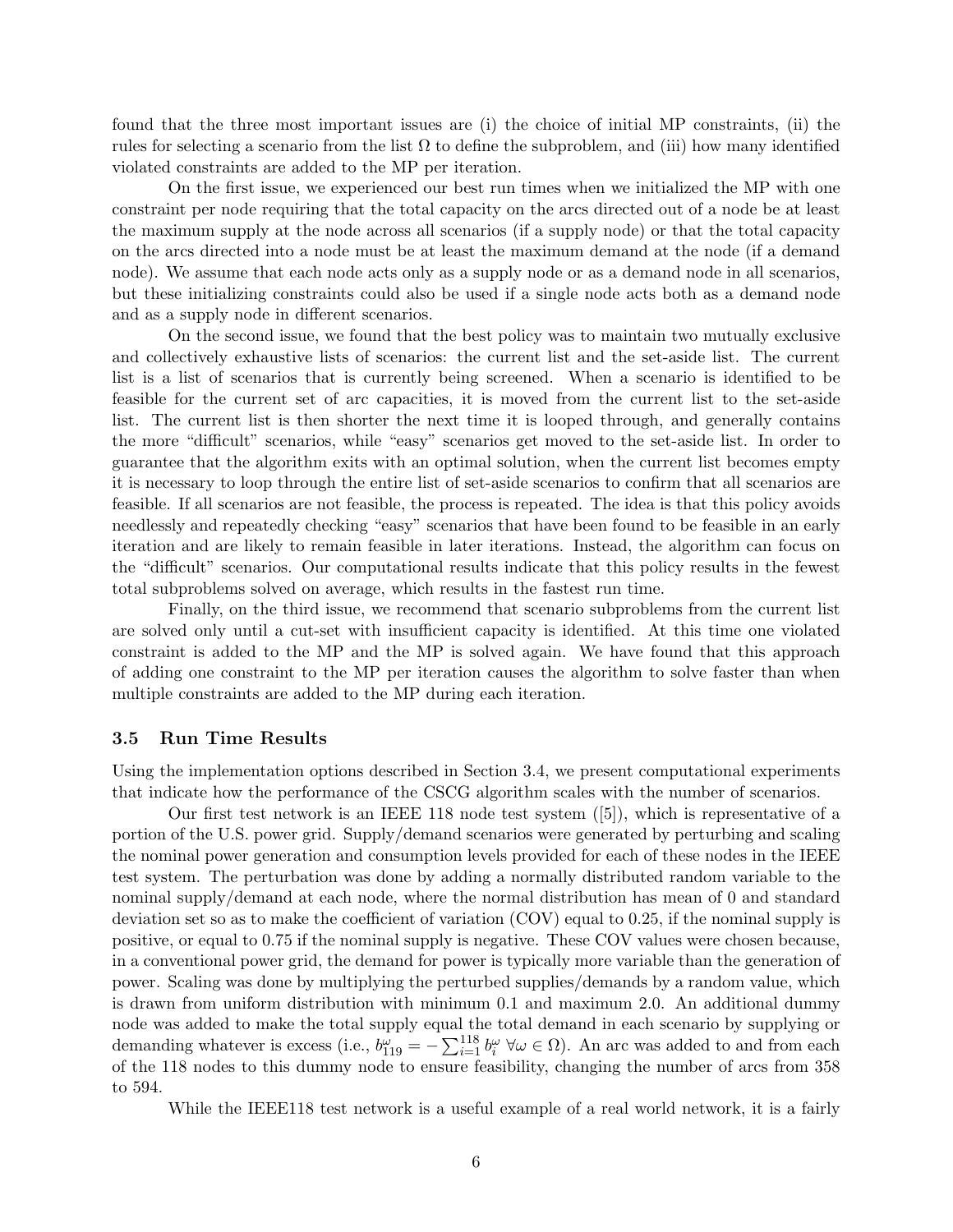sparse network. To test the performance of the CSCG algorithm on a dense network, for our second test instance we constructed a network with 30 nodes that is exhaustively dense, i.e., there exists an arc between every node pair. Let the test instance be called exh30. Supplies in each scenario were randomly generated from a continuous uniform distribution [−10, 10]. A dummy node was added and its supply/demand was set in each scenario to make the total supply equal the total demand.

For all test instances presented in this paper, the arc costs  $c_{ij}$  were randomly generated from a discrete uniform distribution  $[1, \ldots, 50]$ . All algorithms were implemented in C++ which called CPLEX v12.4 to solve all linear programs, on a computer with a 2.3 GHz processor and 4G RAM. In Figure 1, the run time results shown are averaged over 5 trials and the error bars indicate one standard deviation in these run times.

Figure 1 shows the average run time of the CSCG algorithm over a range of different numbers of scenarios up to 40,000 for both the IEEE118 and exh30 test systems. For both of these networks, the run time increases approximately linearly as the number of scenarios increases. The coefficient of determination  $(R^2)$  of the linear regression is 0.99 for both test systems.



Figure 1: CSCG Algorithm Run Time for IEEE118 and exh30 test systems

IEEE118 has more nodes than exh30, and so the number of cut-set constraints in constraint set  $(3)$  is larger. The number of cut-sets for a 118 node network is on the order of  $10^{35}$ , compared to  $10<sup>9</sup>$  for a 30 node network. However, it seems that the dominant factor in determining the runtime is not the number of total cut-sets but the number of arcs. The denser exh30 has 870 arcs, compared to 594 arcs for the IEEE118. The number of variables in the master problem is equal to the number of arcs. This difference appears to drive the difference in runtimes shown in Figure 1. The CSCG algorithm solves the IEEE 118 node test case with 40,000 scenarios in less than 4 min, and the exhaustive 30 node test instance with 40,000 scenarios in about 8 and a half minutes.

## 4 α-Satisfied Capacity Design Problem

Having reviewed a successful approach for solving the RCD problem, we now explore the more challenging chance-constrained problem where some percentage  $\alpha$  (typically close to but less than  $100\%$ ) of all the scenarios in the set  $\Omega$  are required to have feasible flows.

We first consider a Mixed Integer Program (MIP) formulation of the αSCD problem, and then discuss the difficulties of solving this formulation directly. The difference between the  $\alpha$ SCD problem and the RCD problem is that the set of scenarios for which feasibility is required is a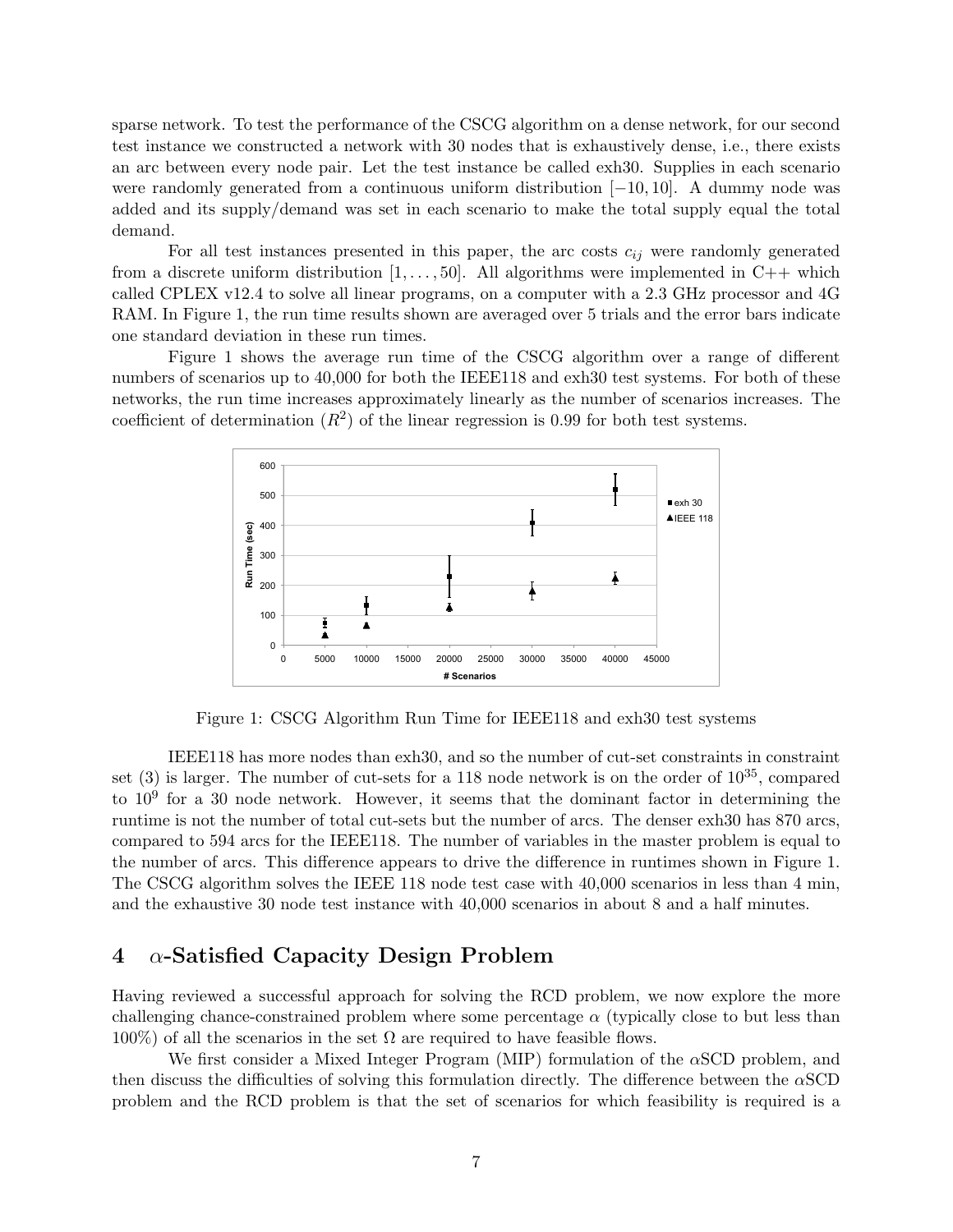decision for  $\alpha$ SCD, whereas it is given for RCD. The RCD problem is relatively easy to solve, so we propose an approach to solve  $\alpha$ SCD that employs a combinatorial tree-based framework for exploring subsets of scenarios for which feasibility could be required. We present an algorithm which embeds the CSCG algorithm within this tree to find the optimal solution. Finally, we present a greedy variation of this approach that can be used to solve for a heuristic solution, and we analyze the solution quality.

## 4.1 MIP Formulation

We introduce a set of binary indicator variables  $I_{\omega}$  for all  $\omega \in \Omega$  which enable us to determine which scenarios have feasible network flow solutions. Let  $I_{\omega}$  equal 1 if there exists a set of feasible flows for scenario  $\omega$ , and equal 0 otherwise. The MIP formulation of the  $\alpha$ SCD problem is as follows.

$$
\min \sum_{(i,j)\in A} c_{ij} u_{ij} \tag{4a}
$$

$$
\sum_{i \in \theta, j \notin \theta} u_{ij} - \left(\sum_{i \in \theta} b_i^{\omega}\right) I_{\omega} \ge 0 \quad \forall \theta \in \Theta, \omega \in \Omega \tag{4b}
$$

$$
\sum_{\omega \in \Omega} I_{\omega} \ge \left(\frac{\alpha}{100}\right) |\Omega| \tag{4c}
$$

$$
u_{ij} \ge 0 \quad \forall (i,j) \in A \tag{4d}
$$

$$
I_{\omega} \in \{0, 1\} \quad \forall \omega \in \Omega \tag{4e}
$$

In this formulation, constraint set (4b) is analogous to the cut-set constraint set (2b); if  $I_\omega = 1$ , the constraints require that demand must be fully satisfied in scenario  $\omega$ , or if  $I_{\omega} = 0$ , the constraint is not restrictive. Constraint (4c) states that at least  $\left(\frac{\alpha}{100}\right) |\Omega|$  binary variables must be equal to 1, indicating that at least  $\alpha$ % of all scenarios in  $\Omega$  must be feasible.

Due to the binary variables, formulation (4) is difficult to solve. If the set of scenarios  $\Omega$  is large, (4) contains a large number of binary variables which have significant incentive to be fractional. For example, it is typically much cheaper to install half as much capacity as is needed on each cut-set for two different scenarios than to fully satisfy all cut-set constraints for one scenario. Thus, at the optimal solution of the LP relaxation of (4), the  $I_{\omega}$  variables will have fractional values and a branch-and-bound algorithm would require a lot of branching to fix the indicator variables to integer values.

Additionally, because the left hand side of each constraint in the set (4b) contains the scenario-specific variable  $I_{\omega}$ , the number of constraints cannot be reduce to 1 constraint per node subset  $\theta$  as was done in the formulation of the RCD problem. Every cut-set constraint is scenariospecific. Essentially, the Benders' feasibility cuts in the set (4b) are much weaker than the feasibility cuts for the RCD problem (3). A decomposition procedure for solving (4) is not promising due to the combination of weak Benders' cuts and a master problem which is difficult to solve.

There are several other approaches for solving mixed integer formulations of general chanceconstrained programs, including enumerating p-efficient points as in  $[4]$ , generating valid inequalities as in [25], or the branch-and-cut algorithm described in [12]. In this paper, we offer an alternative approach that leverages the specific structure of  $\alpha$ SCD, taking advantage of the fact that l, the number of scenarios allowed to be infeasible, is typically very small, and the fact that if the set of scenarios allowed to be infeasible were known, the resulting RCD problem could be solved quickly with the CSCG algorithm.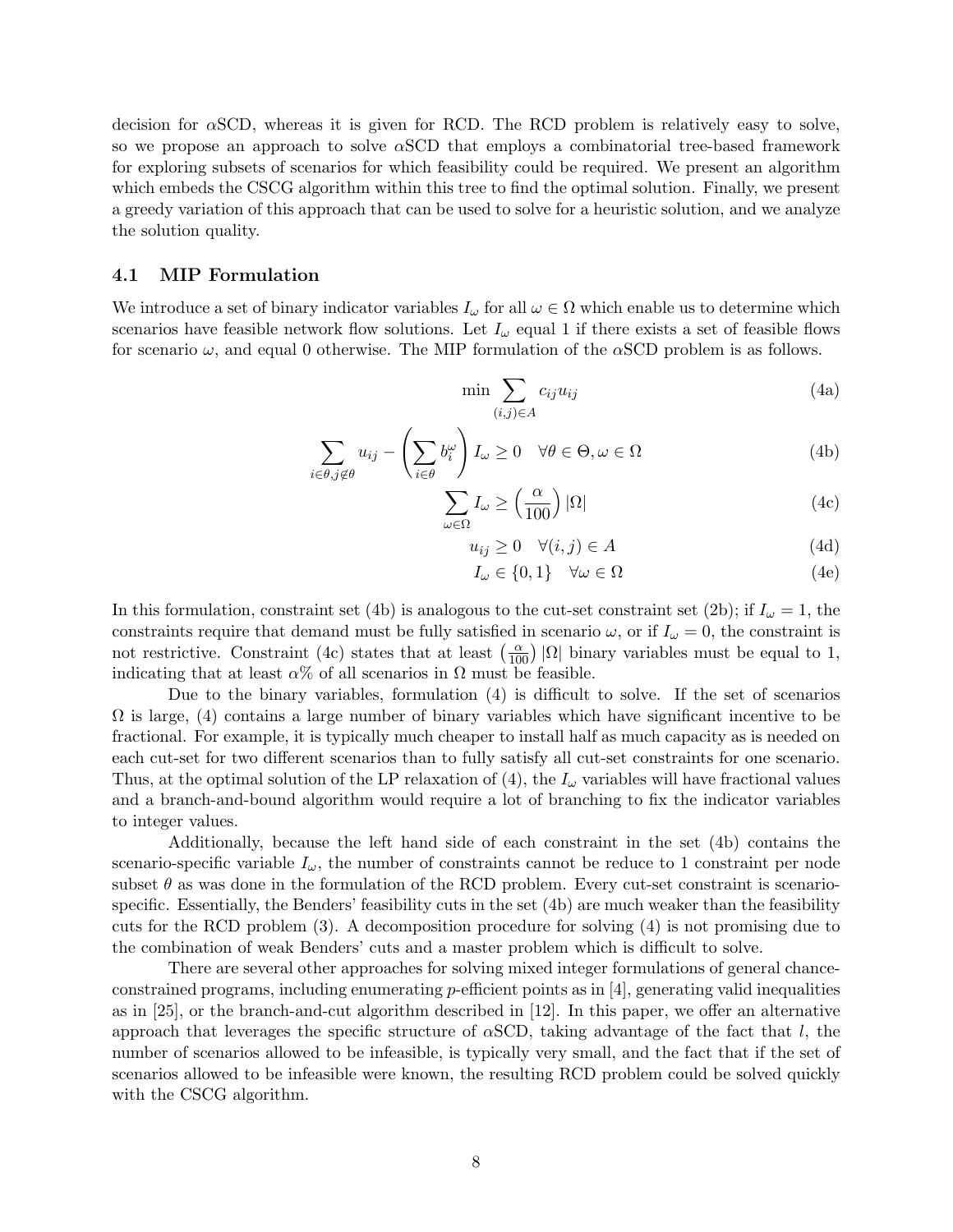## 4.2 Combinatorial Tree Algorithm

There are a finite number of distinct subsets of  $\Omega$  of cardinality  $\lceil \left(\frac{\alpha}{100}\right) |\Omega| \rceil$ , so one approach to solve this problem is to enumerate all such subsets and apply the CSCG algorithm for each subset. One way of organizing all such subsets is to use a tree. At the root node, the set of scenarios required to be feasible is equal to the complete set  $\Omega$ . At depth d in the tree there are  $\binom{\Omega}{d}$  nodes, where at each node the set of scenarios required to be feasible is the complete set  $\Omega$  minus a unique set of d scenarios. At the bottom level at depth  $l = \lfloor (1 - \frac{\alpha}{100}) |\Omega| \rfloor$  there is a node for every distinct set of scenarios of cardinality  $\lceil \left( \frac{\alpha}{100} \right) | \Omega | \rceil$ . The optimal solution could be found by applying the CSCG algorithm to each of the nodes in the bottom level and identifying the node with the overall minimum-cost. A tree constructed as described is illustrated in Figure 2, where each tree node is labeled with the set of scenarios that are allowed to be infeasible.



Figure 2: Combinatorial Tree

With the described tree, the number of nodes at bottom level  $\binom{\Omega}{l}$  could be very large even if  $l$  is relatively small. However, as we build the tree, we can identify some branches that will contain only suboptimal solutions and therefore we can prune these branches. First we introduce useful terms and notation.

- When the CSCG algorithm terminates for a single RCD problem, the final MP includes a set of constraints that have been generated over the course of the algorithm which we will call explicit constraints.
- A subset of the explicit constraints will be tight at the optimal solution to a final MP; we call these active explicit constraints.
- For any cut-set constraint with corresponding node subset  $\theta$ , there are one or more scenarios that define the right hand side by having the greatest net supply over  $\theta$ . Let any scenario such that  $\bar{\omega} = \arg \max_{\omega \in \Omega} \{ \sum_{i \in \theta} b_i^{\omega} \}$  be the *dominant scenario* for the given constraint.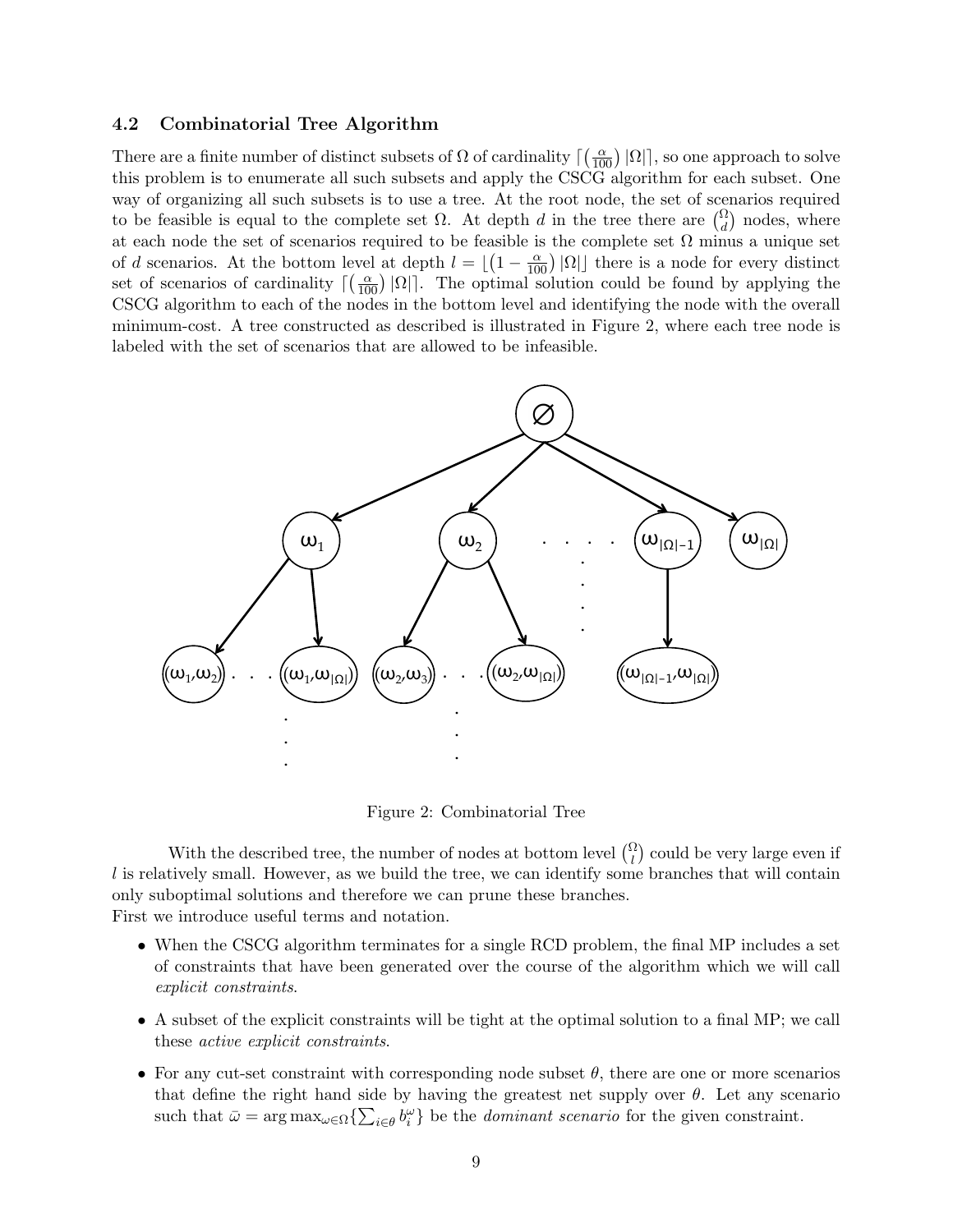- A binding scenario is a scenario that is dominant for at least one active explicit constraint.
- Each node in the combinatorial tree is a RCD problem where the set of scenarios required to be feasible is  $(\Omega \backslash E)$ , where E is the *exclusion set*.
- The set of binding scenarios for a node with exclusion set E is denoted  $B(E)$  and the optimal objective value for that node is  $V(E)$ .
- The goal of  $\alpha$ SCD is to both find an optimal set of arc capacities u and corresponding exclusion set E with cardinality  $l = \lfloor (1 - \frac{\alpha}{100}) |\Omega| \rfloor$ . Let this optimal set of excluded scenarios be denoted  $E_l^*$ .

We propose a branching rule that is based on the idea that, given a current node in the tree with exclusion set  $E$ , we can identify some branches that will contain only suboptimal solutions based on what scenarios are not in the set  $B(E)$ . In particular, a scenario that is not dominant for any active explicit constraints is implicitly dominated by one or more other scenarios that are contained in the set  $B(E)$ . Thus branching only on scenarios contained in the set  $B(E)$  is sufficient. Formal theorems and proofs will now be stated, and then the branching rule will be presented in more precise terms.

## 4.2.1 Reduced Combinatorial Tree Theorems

**Lemma 1:** For any scenario  $\hat{\omega} \in \Omega \backslash B(E)$ ,  $V(E \cup \hat{\omega}) = V(E)$ .

In other words, if a scenario is not binding, then excluding that scenario will not have any effect on the feasible region, and thus the optimal objective value will not change. The formal proof for this lemma is as follows.

*Proof.* The cut-set LP for RCD with exclusion set E could be appropriately modified to solve RCD with exclusion set  $(E \cup \hat{\omega})$  by relaxing every constraint in the set (3) whose dominant scenario is  $\hat{\omega}$ . The CSCG algorithm for solving RCD with exclusion set E exits when the MP contains a set of explicit constraints such that any solution u satisfying these constraints will also satisfy all cut-set constraints that were not explicitly added to MP. Relaxing any of these implicitly satisfied constraints has no effect on the optimal solution. Relaxing any explicit constraint in the final MP that is not tight at the optimal solution will not change the optimal solution. By the choice of  $\hat{\omega} \notin B(E)$ , there does not exist an active explicit constraint for which scenario  $\hat{\omega}$  is dominant. Thus  $V(E) = V(E \cup \hat{\omega}).$  $\Box$ 

**Lemma 2:** There exists an optimal exclusion set for  $\alpha SCD$ ,  $E_l^*$ , that takes the form  $\{\omega_1, \omega_2, \dots, \omega_l\}$ where  $\omega_1 \in B(\emptyset)$  and  $\omega_i \in B(\{\omega_1, \ldots, \omega_{i-1}\})$  for all  $i = 2, \ldots, l$ .

In other words, the optimal exclusion set can be ordered such that each scenario is binding for the exclusion set equal to all lower ordered scenarios. Binding scenarios are the only scenarios whose exclusion has the potential to improve the objective value. So when growing the optimal exclusion set from the empty set, only binding scenarios should be candidates for the next scenario to exclude. The formal proof for this lemma is as follows.

*Proof.* Suppose, in contradiction, that all optimal exclusion set(s) take the form  $E_l = {\hat{\omega}_1, \dots, \hat{\omega}_l}$ where scenarios  $\hat{\omega}_1, \ldots, \hat{\omega}_l \in \Omega \backslash B(\emptyset)$ . If RCD is solved for exclusion set  $\emptyset$ , and then, one by one, each scenario in the set  $E_l$  is added to the exclusion set, by Lemma 1, the optimal objective value will not change, i.e.,  $V(\emptyset) = V(E_l)$ . RCD with an exclusion set of cardinality l which includes a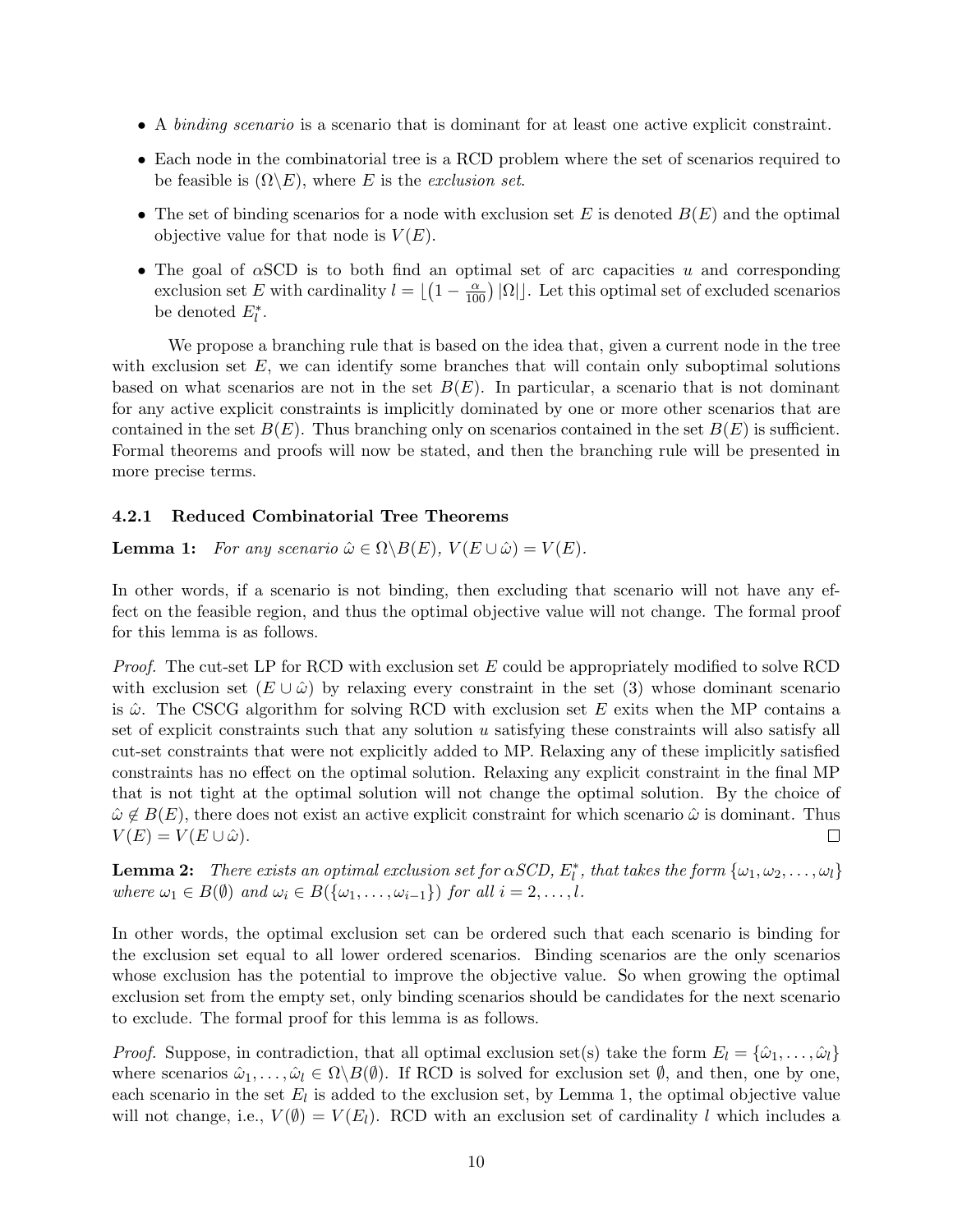scenario  $\omega_i \in B(\emptyset)$  will have an objective value less than or equal to the objective value of  $V(E_l)$ , thus it is not possible that all exclusion sets have the supposed form. There is a contradiction.

Suppose, for some  $2 \leq k \leq (l-1)$ , that all optimal exclusion set(s) take the form  $E_l =$  $\{\hat{\omega}_1,\ldots,\hat{\omega}_l\}$  where  $\hat{\omega}_1 \in B(\emptyset)$  and for all  $i = 2,\ldots,k$ ,  $\omega_i \in B(\{\hat{\omega}_1,\ldots,\hat{\omega}_{i-1}\})$ , but all scenarios  $\hat{\omega}_{k+1}, \ldots, \hat{\omega}_l \in \Omega \setminus B(\{\hat{\omega}_1, \ldots, \hat{\omega}_k\})$ . If RCD is solved for  $E = \{\hat{\omega}_1, \ldots, \hat{\omega}_k\}$ , and then, one by one, all other scenarios in the set  $E_l$  are also excluded, by Lemma 1, the optimal objective value will not change, i.e.,  $V(\{\hat{\omega}_1,\ldots,\hat{\omega}_k\})=V(E_l)$ . RCD with an exclusion set of cardinality l which includes scenario  $\hat{\omega}_1, \ldots, \hat{\omega}_k$  and includes a scenario  $\omega_i \in B(\{\hat{\omega}_1, \ldots, \hat{\omega}_k\})$  will have an objective value less than or equal to the objective value of  $V(E_l)$ , thus it is not possible that all exclusion sets have the supposed form. There is a contradiction.  $\Box$ 

Given the stated lemmas, we present the following algorithm which constructs a tree of RCD problems and finds the optimal set of arc capacities u for optimal exclusion set  $E_l^*$ . The tree nodes referred to in this algorithm each represent an RCD problems with different exclusion sets, as illustrated in Figure 2.

#### Reduced Combinatorial Tree Algorithm:

- 1. Initialize the Last In First Out (LIFO) queue of tree nodes to contain only the root node, which is an RCD problem with exclusion set  $E = \emptyset$ . Initialize the current best objective value  $v = \infty$  and the current best arc capacities  $u = \emptyset$ .
- 2. Pop off a tree node from the LIFO queue with exclusion set  $E$ . Solve this RCD problem. If  $|E| = l$  and  $V(E) < v$ , update  $v = V(E)$  and let u be the optimal solution to this RCD problem. Otherwise, if  $|E| < l$ , find the set of binding scenarios  $B(E)$ . For each scenario  $\omega \in B(E)$ , add a tree node to the LIFO queue which has exclusion set  $\{E \cup \omega\}$  if a tree node with this exclusion set does not already exist in the LIFO queue.
- 3. If the LIFO queue is not empty, go to step 2. Otherwise, exit with the optimal set of arc capacities u.

Theorem: The Reduced Combinatorial Tree Algorithm will exit with the optimal set of arc capacities u for optimal exclusion set  $E_l^*$ .

*Proof.* The Reduced Combinatorial Tree Algorithm constructs a tree node for every exclusion set  $E$ of size l with form  $\{\omega_1, \omega_2, \ldots, \omega_l\}$  where  $\omega_1 \in B(\emptyset)$  and  $\omega_i \in B(\{\omega_1, \ldots, \omega_{i-1}\})$  for all  $i = 2, \ldots, l$ . By Lemma 2, the tree contains a node for every exclusion set that satisfies the necessary condition to be the optimal exclusion set, and thus includes the optimal exclusion set  $E_l^*$ . The algorithm finds the set of arc capacities that has the lowest cost for the RCD problem among these tree nodes with exclusion set of size  $l$ , which is the optimal set of arc capacities.  $\Box$ 

## 4.2.2 Reduced Combinatorial Tree Size

In our computational experiments with the Reduced Combinatorial Tree (RCT), we observe that the total number of tree nodes in each level to be significantly reduced from the number of tree nodes in the complete combinatorial tree. Instead of  $\binom{|\Omega|}{k}$  $\binom{\Omega}{k}$  tree nodes in the k<sup>th</sup> level of the tree, the number of tree nodes in each level is a function of the number of binding scenarios in the tree nodes one level above. The set of binding scenarios  $B(E)$  for a tree node with exclusion set E is the set of dominant scenarios for the active explicit constraint. The size of this set  $|B(E)|$  depends on the number of active explicit constraints in MP, which depends on the number of variables,  $|A|$ , and on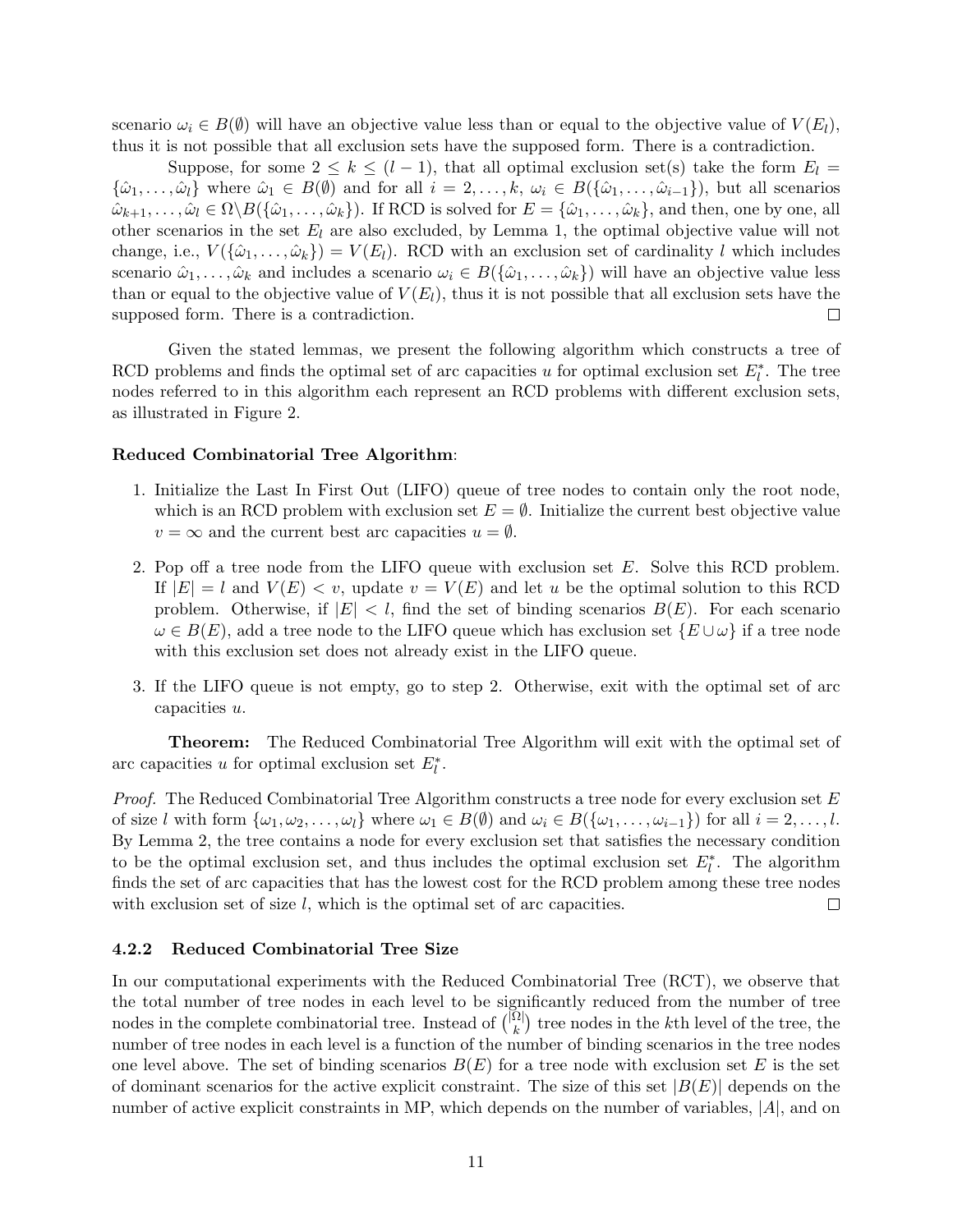how close to pareto dominant the set of scenarios  $\Omega$  is. For example, if all the scenarios were scalar multiples of a base scenario, then the scenario with the largest scalar multiplier would be pareto dominant over all other scenarios, and would define the right hand side for every possible cut-set constraint. Then, regardless of how many active explicit constraints there were in the MP, there would be exactly one binding scenario, and exactly one tree node in each level. For any other type of scenario set, the number of binding scenarios will likely be low if a few scenarios are dominant over all other scenarios, or will likely be higher if each cut-set has a different defining scenario.

To analyze the number of tree nodes required to be solved in the RCT for different problem instances, we performed computational experiments with an IEEE 30 node test system [5]. We generated scenarios using two different methods. One scenario generation method, labeled as "Scaled & Perturbed Supplies" in Table 1, is the same as was described in Section 3.5 for IEEE118. The other method, labeled as "Uniform Supplies" in Table 1, is the same as was described in Section 3.5 for exh30. For both ways of generating the scenarios, a dummy network node was used to make the supplies and demands net to 0 in each scenario, as was also described in Section 3.5.

The numbers of tree nodes created at each level of the RCT are presented in Table 1. From Table 1, it is evident that the scenario distribution has a significant impact on how many nodes must be generated in the tree. The number of tree nodes is significantly greater when the scenarios are drawn from a uniform distribution than when generated by scaling and perturbing a base scenario. When the scenarios are generated from a uniform distribution, the scenarios are very different from each other, and thus the active explicit cut-set constraints are likely to have different dominant scenarios, and the set of binding scenarios is larger. When the scenarios are generated by perturbing and scaling a base scenario, the scenarios are more similar to each other, and the active explicit cut-set constraints are more likely to be have common dominant scenarios, and the set of binding scenarios is smaller.

We note that while the number of tree nodes in each level increases exponentially, all tree nodes in a particular level are independent of each other and could be solved in parallel. If all tree nodes per level were to be parallelized, the time to solve the reduced tree and find the optimal solution is equal to the time to run the CSCG algorithm  $l$  times. Given a fixed number of processors p, the time required to solve the tree could be approximated by taking the maximum node solve time for each level, and multiplying this by the number of nodes in that level of the tree divided by  $p$ .

## 4.3 Greedy Algorithm

While utilizing parallelization may allow the RCT to be solved relatively quickly to find the optimal solution for certain problem instances, a greedy algorithm can alternatively be used to generate a heuristic solution more quickly without the need for a parallel implementation. The basic idea behind the algorithm is that scenarios are added one by one to the set of excluded scenarios, greedily choosing the scenario whose exclusion most improves the cost. A similar algorithm, which gradually excludes constraints to solve a chance-constrained problem, is presented in [20]. We demonstrate that the heuristic is close to optimal for the problem instances we tested. The greedy algorithm is as follows:

- 1. Solve the RCD problem with the exclusion set  $E = \emptyset$ . Initialize iteration  $d = 0$ . Let  $B(\emptyset)$  be the current set of binding scenarios.
- 2. Increase d by 1. If  $d < l$ , for each scenario  $\omega$  in the current set of binding scenarios  $B(E)$ , solve a RCD problem with exclusion set  $\{E \cup \omega\}.$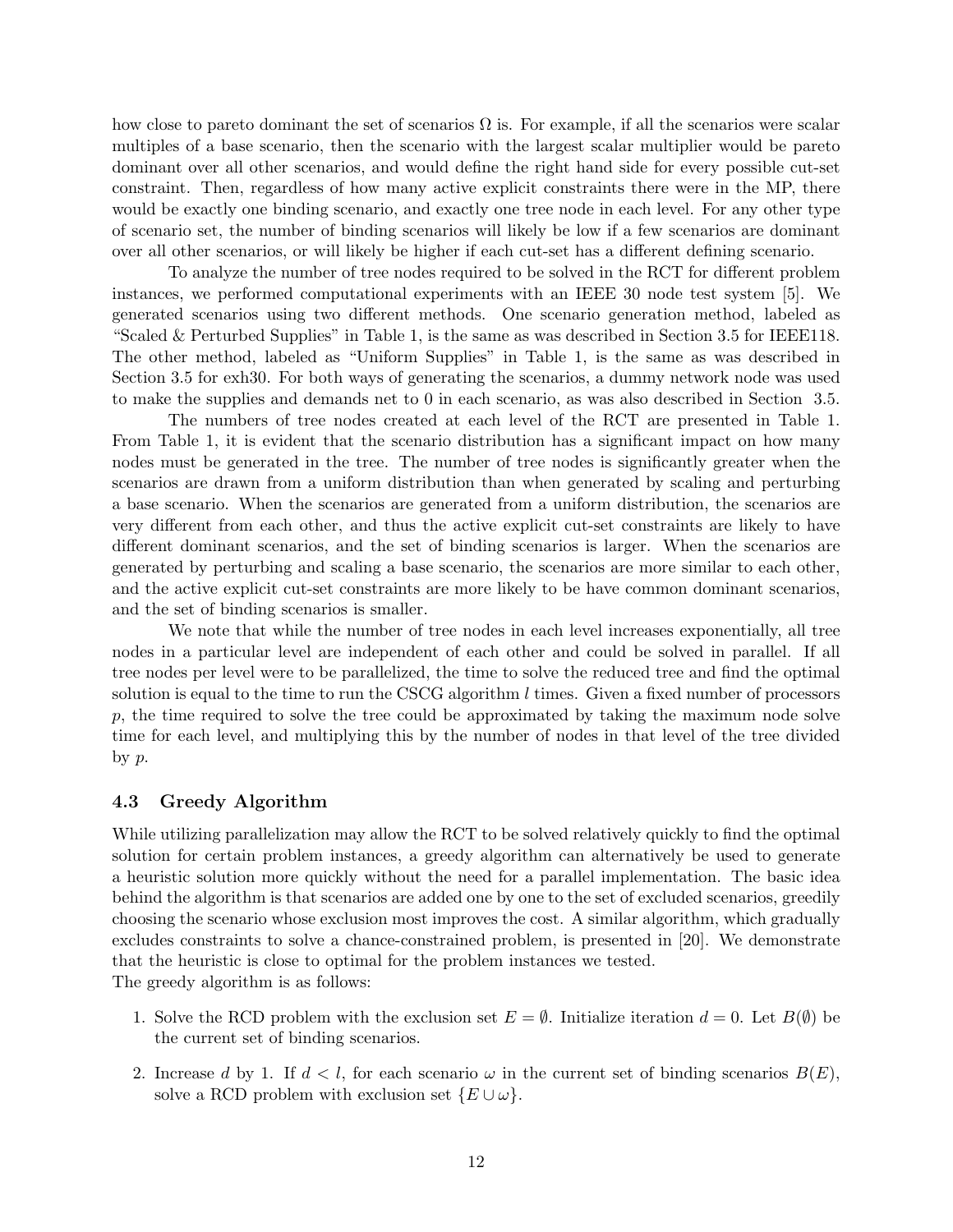|                                                                                                                                                                           |                                  |     | 2,587                    | 4,789                   | 7,569  |  |
|---------------------------------------------------------------------------------------------------------------------------------------------------------------------------|----------------------------------|-----|--------------------------|-------------------------|--------|--|
|                                                                                                                                                                           |                                  | 228 | 299                      | 441                     | 624    |  |
|                                                                                                                                                                           |                                  | 21  | $\overline{\mathcal{C}}$ | $\overline{29}$         | 35     |  |
| $\begin{array}{llll} \text{Scaled} \ \& \ \text{Perturbed \ \text{Supplies}} \\ \text{ee \ \text{Nodes} } & \text{Level 1} & \text{Level 2} & \text{Level 3} \end{array}$ | Level 3 Total Tree Nodes Level 1 | 250 | 2,911                    | 5,200                   | 8,229  |  |
|                                                                                                                                                                           |                                  |     |                          | $\frac{14,036}{26,962}$ | 32,183 |  |
| <b>Jniform Supplies</b>                                                                                                                                                   |                                  | 661 | 940                      | 1,383                   | 1,590  |  |
|                                                                                                                                                                           |                                  | 34  | $\mathfrak{Y}$           | $\Omega$                | 55     |  |
|                                                                                                                                                                           | Total Tree Nodes Level 1 Level 2 | 696 | 15,020                   | 28,396                  | 33,829 |  |
|                                                                                                                                                                           |                                  |     |                          |                         |        |  |
|                                                                                                                                                                           |                                  | 27% | 97%                      | 99 %                    | 99.5 % |  |
|                                                                                                                                                                           | Scenarios<br>lum.                |     |                          | 300                     | 600    |  |

| į<br>j                     |
|----------------------------|
| í<br>l<br>I                |
| ו<br>ו<br>ı<br>l           |
| l<br>Ì                     |
|                            |
| l<br>ī<br>l<br>I           |
| ļ<br>l<br>Ï<br>ı<br>I<br>ı |
|                            |
| l                          |
| J<br>l                     |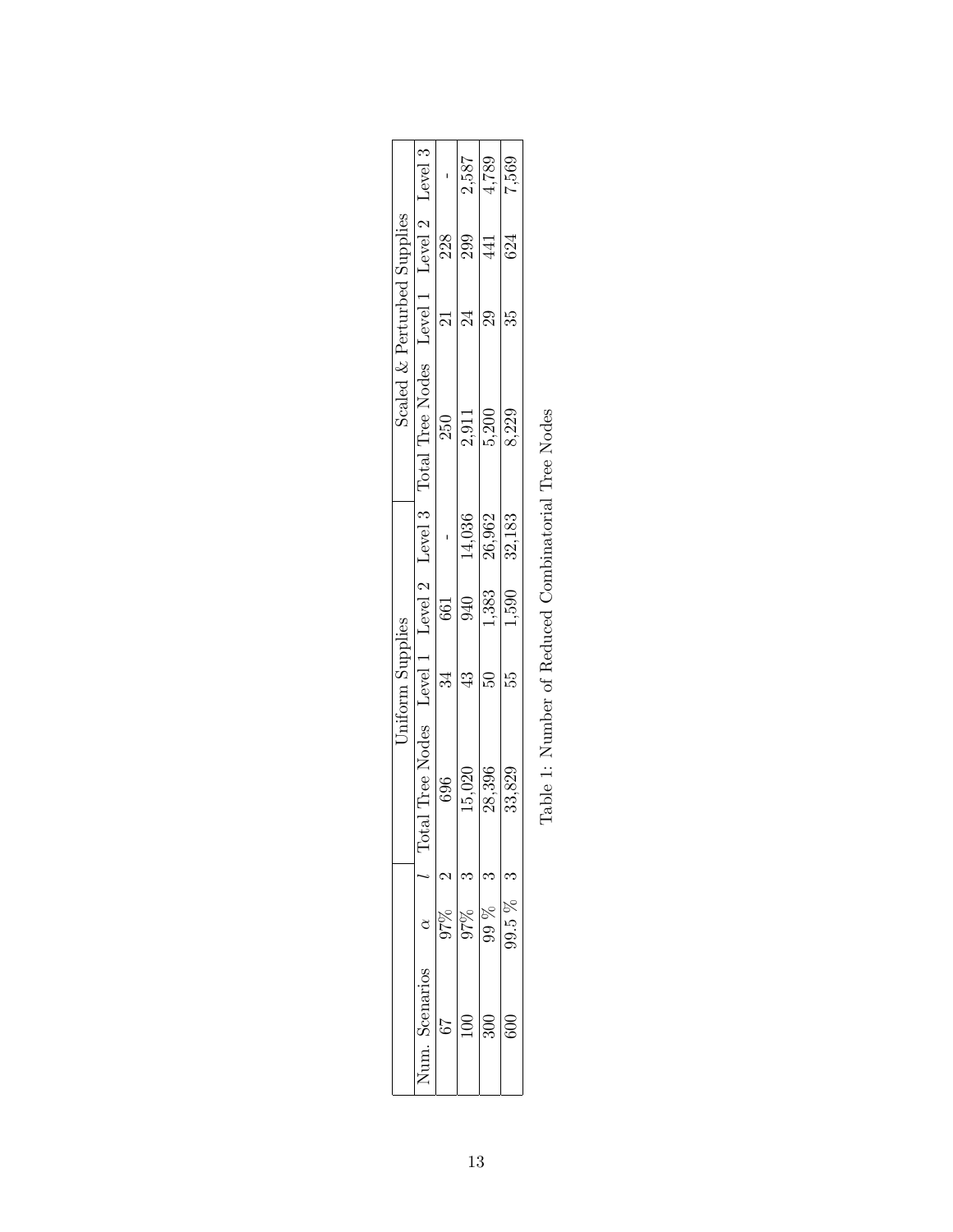3. Among these RCD problems, find the exclusion set E whose optimal objective value  $V(E)$  is smallest. Set the current set of binding scenarios equal to  $B(E)$ . Go to step 2.

The final solution  $u$  that this algorithm exits with is a feasible solution, but it is not guaranteed to be an optimal solution. However, computational results indicate that for certain types of problems the solution u is often optimal or close to optimal.

## 4.4 Heuristic Computational Results

We tested the greedy algorithm on the IEEE30 test system and on an exhaustively dense 20 node test network, constructed in the same way as exh30 described in Section 3.5. In Table 2 the column "Heuristic Obj. Value" is the heuristic objective value returned by the greedy algorithm, and these values are shown next to the optimal objective value. The run times for the greedy algorithm for this set of computational experiments are listed in Table 3.

For almost all of the computational experiments presented in Table 2 the greedy algorithm returns an optimal objective value. The only exception was for IEEE30 Uniform with  $\alpha = 97\%$ . As discussed in section 4.2.2, if the set of scenarios was pareto dominant, meaning that all scenarios were a scalar multiple of a base scenario, the greedy algorithm will exactly return the optimal solution. Performance should be close to optimal if the distribution of the scenarios is close to pareto dominant, and further from optimal if the scenarios are very different from each other.

In many real world systems, such as the power grid, supplies and demands among the nodes often have similar relationships across different scenarios, e.g. a larger generator will always have greater output than a smaller generator, though their absolute outputs may vary. With this type of scenario distribution, the heuristic should be close to optimal. Interestingly, in our computational experiments in which scenarios were generated from a uniform distribution where scenarios are different from each other and not at all close to pareto dominance, when we expect the heuristic to perform poorly, and the heuristic still returns the optimal objective in most cases.

## 5 Conclusion

We have considered a robust network capacity design problem where there is uncertainty in the supplies and demands which is represented with a set of discrete scenarios. We review a constraint generation algorithm for this problem when all scenarios are required to have a feasible flow and present practical implementation details that empirically lead to improved algorithmic performance. We develop a novel algorithm to solve the chance-constrained problem when  $\alpha$ % of all scenarios are required to be feasible. This tree-based combinatorial algorithm embeds the previously described constraint generation algorithm to find the optimal arc capacity assignment. Additionally, a greedy algorithm is presented that can often be used to solve for a high quality heuristic solution to this chance-constrained problem.

## 6 Acknowledgements

This work was supported in part by an NSF Graduate Student Fellowship.

Sandia National Laboratories' Laboratory-Directed Research funded portions of this work. Sandia National Laboratories is a multi-program laboratory managed and operated by Sandia Corporation, a wholly owned subsidiary of Lockheed Martin Corporation, for the U.S. Department of Energy's National Nuclear Security Administration under contract DE-AC04-94AL85000.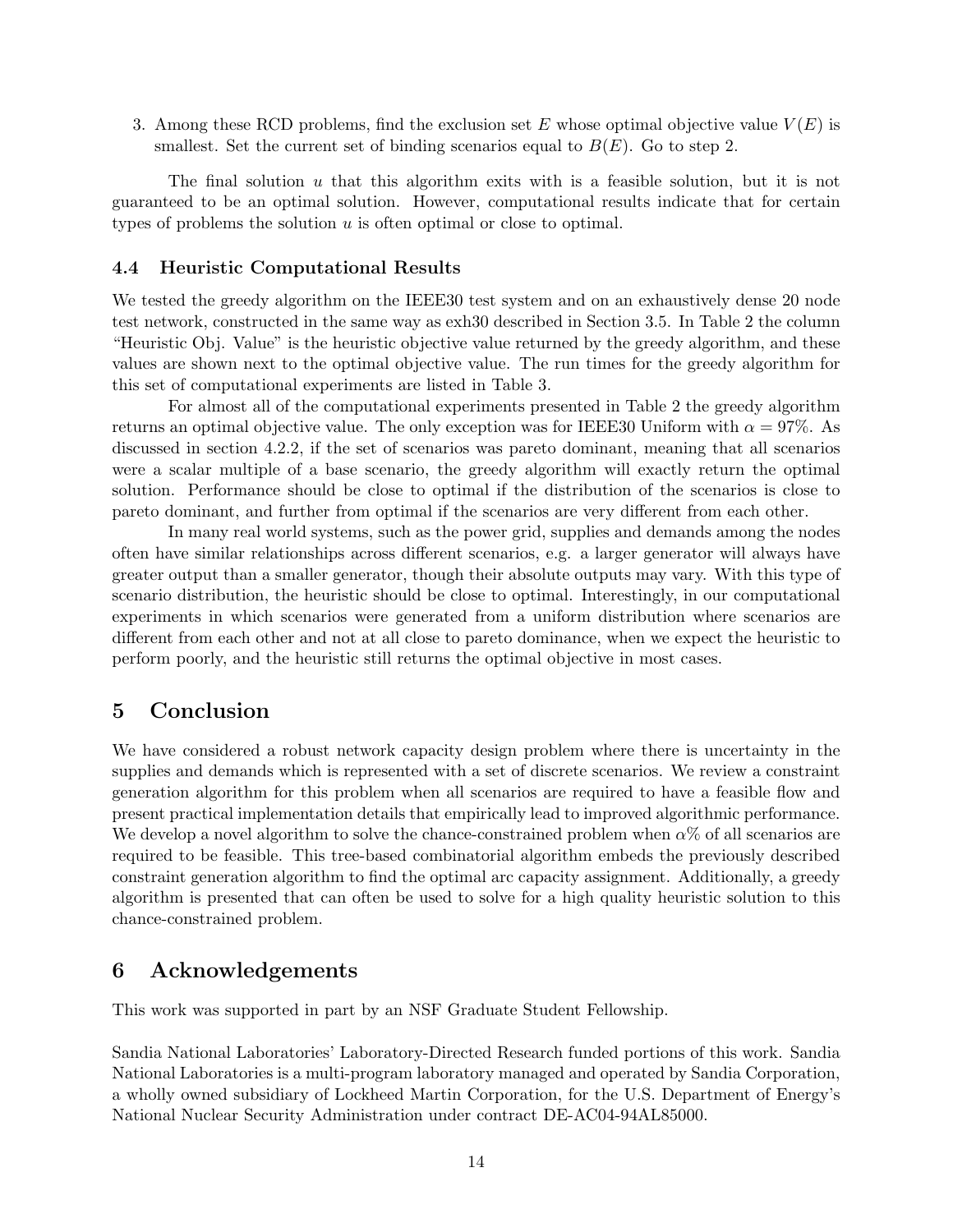|          |                    |                                                                                                                         | IEEE30 Uniform                                                          |                                                                                                                                                           | EEE30 Scaled&Perturbed                                  | exh20 Uniform         |                                 |
|----------|--------------------|-------------------------------------------------------------------------------------------------------------------------|-------------------------------------------------------------------------|-----------------------------------------------------------------------------------------------------------------------------------------------------------|---------------------------------------------------------|-----------------------|---------------------------------|
| Jumber   |                    |                                                                                                                         | Heuristic                                                               |                                                                                                                                                           |                                                         |                       |                                 |
| cenarios | ð                  | $\begin{array}{c} {\rm Optimal} \\ {\rm Obj.~Value} \\ \hline 8706 \\ \hline 8030 \\ \hline 8674 \\ \hline \end{array}$ |                                                                         | $\begin{tabular}{c}Optimal \\ \hline \multicolumn{1}{c}{Optimal} \\ \multicolumn{1}{c}{Obi. Value} \\ \hline 2607 \\ \hline 2864 \\ \hline \end{tabular}$ | Heuristic<br>Obj. Value<br>2607<br>2867<br>2867<br>3621 | Optimal<br>Obj. Value | Value<br>Heuristic<br>Obj. Valu |
| 67       |                    |                                                                                                                         |                                                                         |                                                                                                                                                           |                                                         |                       |                                 |
| 100      | $\frac{866}{2560}$ |                                                                                                                         | $\frac{\text{Obj. Value}}{\text{8706}} \frac{\text{8706}}{\text{8053}}$ |                                                                                                                                                           |                                                         | $\frac{1420}{1704}$   | $\frac{1420}{1704}$             |
| 300      |                    |                                                                                                                         |                                                                         |                                                                                                                                                           |                                                         |                       |                                 |
| 600      | $99.5\%$           | 8950                                                                                                                    |                                                                         | 3621                                                                                                                                                      |                                                         | 1475                  | 1475                            |
|          |                    |                                                                                                                         |                                                                         |                                                                                                                                                           |                                                         |                       |                                 |

Table 2:  $\alpha SCD$  Heuristic Evaluation Table 2:  $\alpha SCD$  Heuristic Evaluation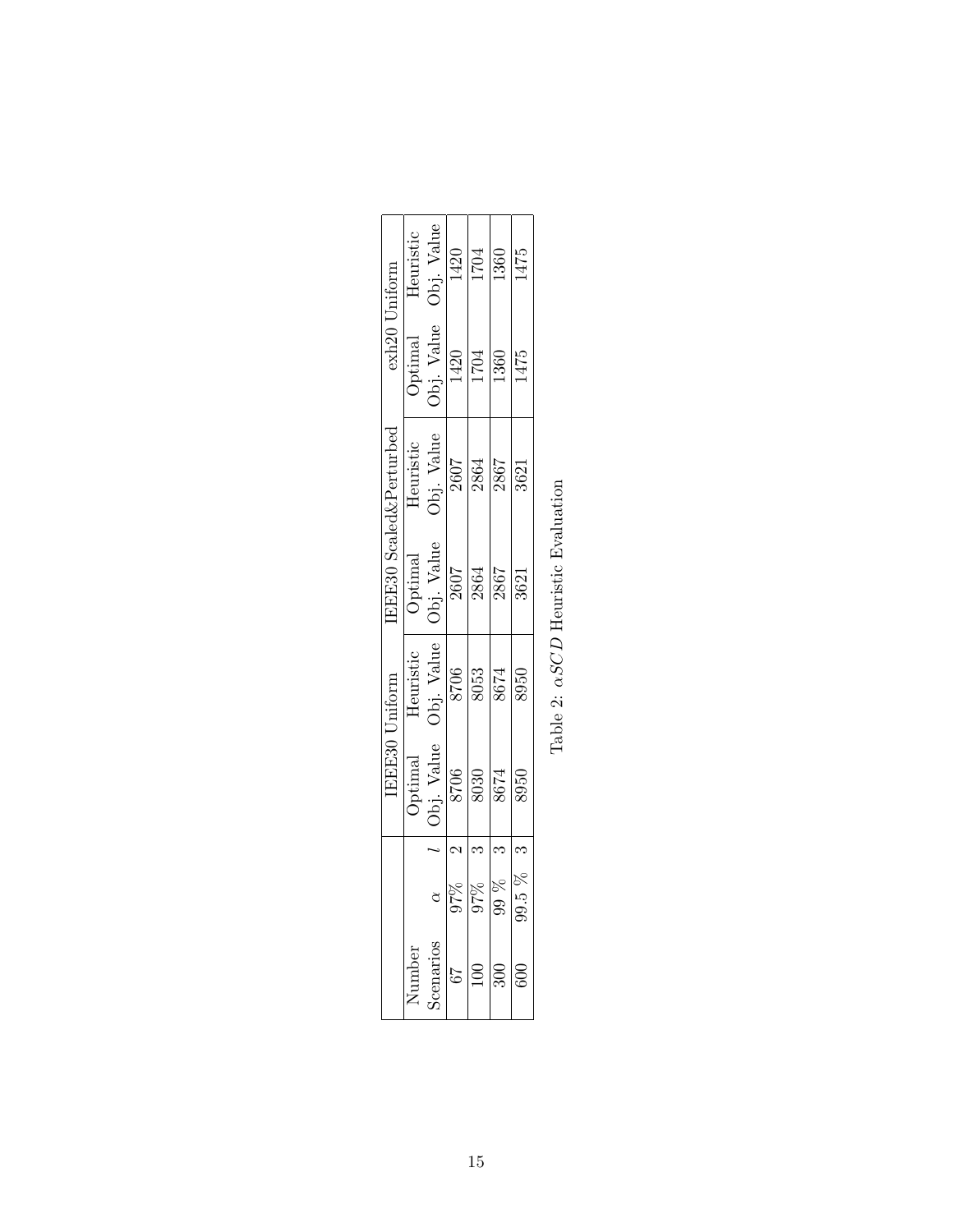| Number    |          |   | IEEE30   | IEEE30           | exh20   |
|-----------|----------|---|----------|------------------|---------|
| Scenarios | $\alpha$ |   | Uniform- | Scaled&Perturbed | Uniform |
| 67        | 97%      |   |          |                  |         |
| 100       | 97%      |   | 16       |                  | 21      |
| 300       | $99\%$   |   |          |                  | 45      |
| 600       | 99.5%    | २ | 70       |                  |         |

Table 3: Heuristic Run Times (sec)

# References

- [1] S. Ahmed and A. Shapiro. Solving chance-constrained stochastic programs via sampling and integer programming. In Z.L. Chen and S. Raghavan, editors, Tutorials in Operations Research, pages 261–269. INFORMS, 2008.
- [2] Ravindra K Ahuja, Thomas L Magnanti, and James B Orlin. Network flows: theory, algorithms, and applications. 1993.
- [3] A. Atamtúrk and M. Zhang. Two-stage robust network flow and design under demand uncertainty. Oper. Res., 55(4):662–673, 2007.
- [4] P. Beraldi and A. Ruszczynski. A branch and bound method for stochastic integer problems under probabilistic constraints. Optim. Methods Software, 17(3):359–382, 2002.
- [5] R. Christie. UW power systems test archive. http://www.ee.washington.edu/research/ pstca/, 1993.
- [6] G. Dahl and M. Stoer. A cutting plane algorithm for multicommodity survivable network design problems. INFORMS J. Comput., 10:1–11, 1998.
- [7] D. Dentcheva, A. Prékopa, and A. Ruszczynski. Concavity and efficient points of discrete distributions in probabilistic programming. Math. Programming, 89(1):55–77, 2000.
- [8] R.E. Gomory and T.C. Hu. An application of generalized linear programming to network flows. J. SIAM, 10(2):260–283, 1962.
- [9] S. Küçükyavuz. On mixing sets arising in chance-constrained programming. Math. Programming, pages 1–26, 2009.
- [10] J. Luedtke and S. Ahmed. A sample approximation approach for optimization with probabilistic constraints. SIAM J. on Optim., 19(2):674–699, 2008.
- [11] J. Luedtke, S. Ahmed, and G.L. Nemhauser. An integer programming approach for linear programs with probabilistic constraints. Math. Programming, 122(2):247–272, 2010.
- [12] James Luedtke. A branch-and-cut decomposition algorithm for solving chance-constrained mathematical programs with finite support. Mathematical Programming, pages 1–26, 2013.
- [13] M. Minoux. Optimum synthesis of a network with non-simultaneous multicommodity flow requirements. Stud. Graphs Discrete Programming, 11:269–277, 1981.
- [14] M. Minoux. Network synthesis and optimum network design problems: Models, solution methods and applications. Networks, 19(3):313–360, 1989.